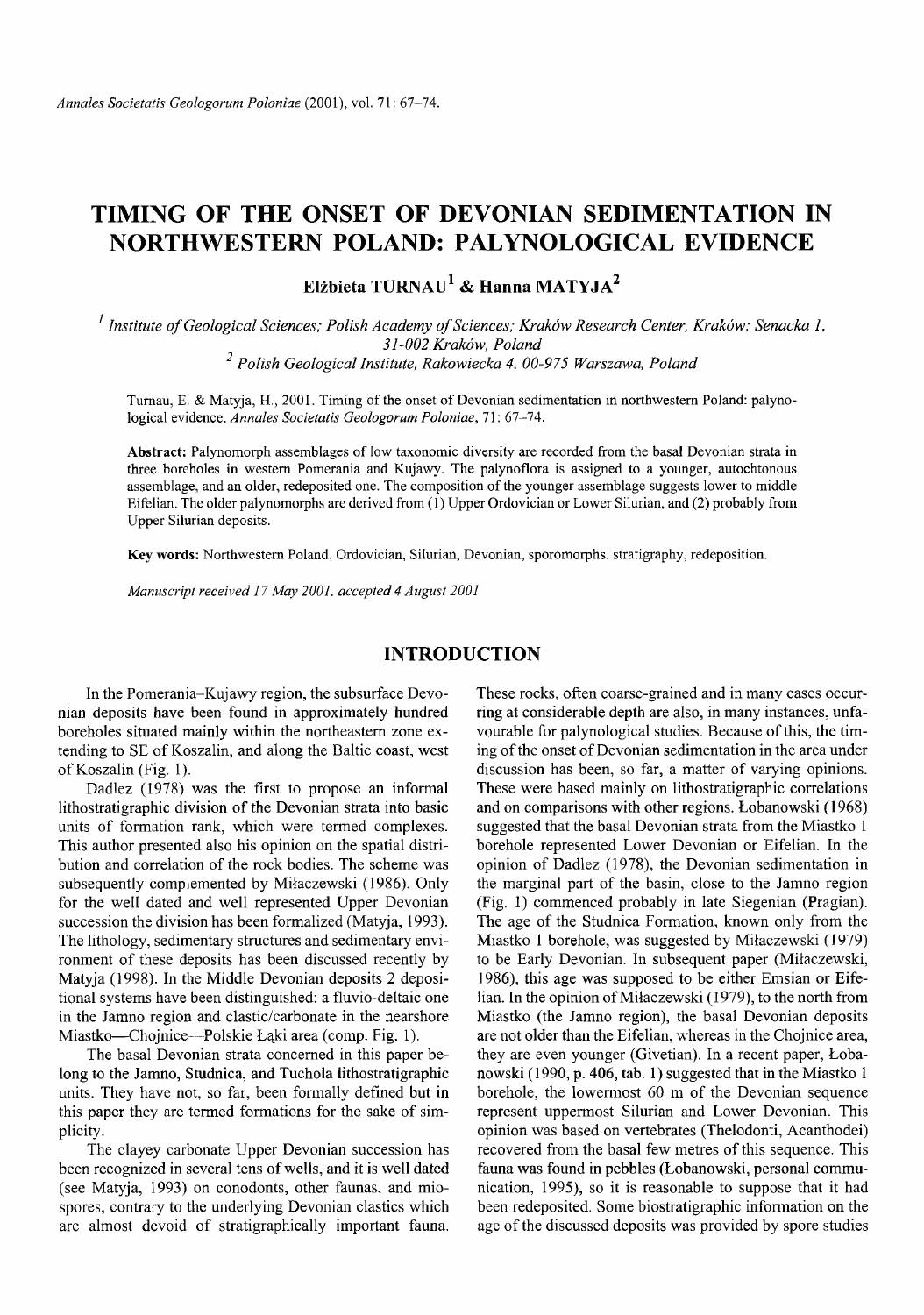Fig. 1. Location of discussed boreholes against the geological map of pre-Permian deposits in northwestern Poland. Geology after Matyja, 1993, 1998. Insert  $-$  position of study area

(Fuglewicz & Prejbisz, 1981; Tumau, 1995, 1996). The Studnica Formation was included in the Eifelian and Givetian, and the Jamno and Tuchola formations in the Givetian. But these results did not concern the lowermost strata (cf. Fig. 2) because either the samples processed were barren or cores were not available.

Recently, another attempt has been made to obtain spores from the basal Devonian strata. The results are discussed below. The four wells which have been chosen are those in which the coring of the relevant parts of the Devonian succession is almost complete. Even more important is the fact that in these sections the Ordovician/Devonian contact is within the cored intervals.

### **LITHOLOGY AND SEDIMENTARY ENVIRONMENT**

The subsurface Devonian deposits of the Pomerania-Kujawy region occur below various subsystems of the Permian or Carboniferous, and they rest discordantly on Ordovician (mostly Caradoc) or Silurian strata. The Caledonian substratum has been reached only in twelve boreholes or so.

Deposits of the **Jamno Formation** occur only in the NE part of western Pomerania. They are known, among others, from the Jamno IG-1 borehole where they overlie discordantly Ordovician (Caradoc) deposits. The formation is developed as a sequence of reddish and mottled, less commonly grey clastics. These are alternating units representing either simple sedimentation cycles of fining upwards grain size or reversed, coarsening up cycles. The former consist of light grey, cross-bedded, coarse and medium-grained quartz sandstones containing layers of well rounded but only moderately sorted quartz pebbles. The sandstones of some intervals of this lithofacies are massive and lack noticeable bedding. This lithofacies passes upwards into medium grained sandstones displaying parallel mudstone bands.



Units of coarsening up grain size include fine-grained quartz sandstones laminated levelly and paralelly with black claystones, and grey, very fine-grained quartz sandstones paralelly intercalated with dark grey mudstones. As a whole, the above formation represents fluvial and deltaic environments, and the lowermost interval concerned in this paper has entirely an alluvial origin (Paczesna in Matyja *et al.,* 2000).

The **Studnica Formation**, distinguished by Miłaczewski (1986), has been known, so far, only from the Miastko 1 borehole. These deposits rest discordantly on Ordovician strata. They are reddish and pale grey siliciclastic-calcareous and dolomitic sandstones and mudstones as well as claystones. The lower part of the formation contains mainly coarse-grained sandstones displaying large-scale cross bedding. These are overlain by a sequence of fine grained sandstones with small-scale cross bedding and parallel lamination. Anhydrite nodules and layers occur within middle part of the formation, and the presence of linguloids and ostracods in clayey parts of the formation was noted by Lobanowski (1968), while micro- and megaspores are common in mudstones, except for the 60 lowermost part of the formation (Fuglewicz & Prejbisz, 1981; Tumau, 1995).

The basal part of the formation, from which samples have recently been studied, represents sediments of the lower part of the delta plain, and, higher up, those of the





**POLSKIE ŁĄKI IG-1**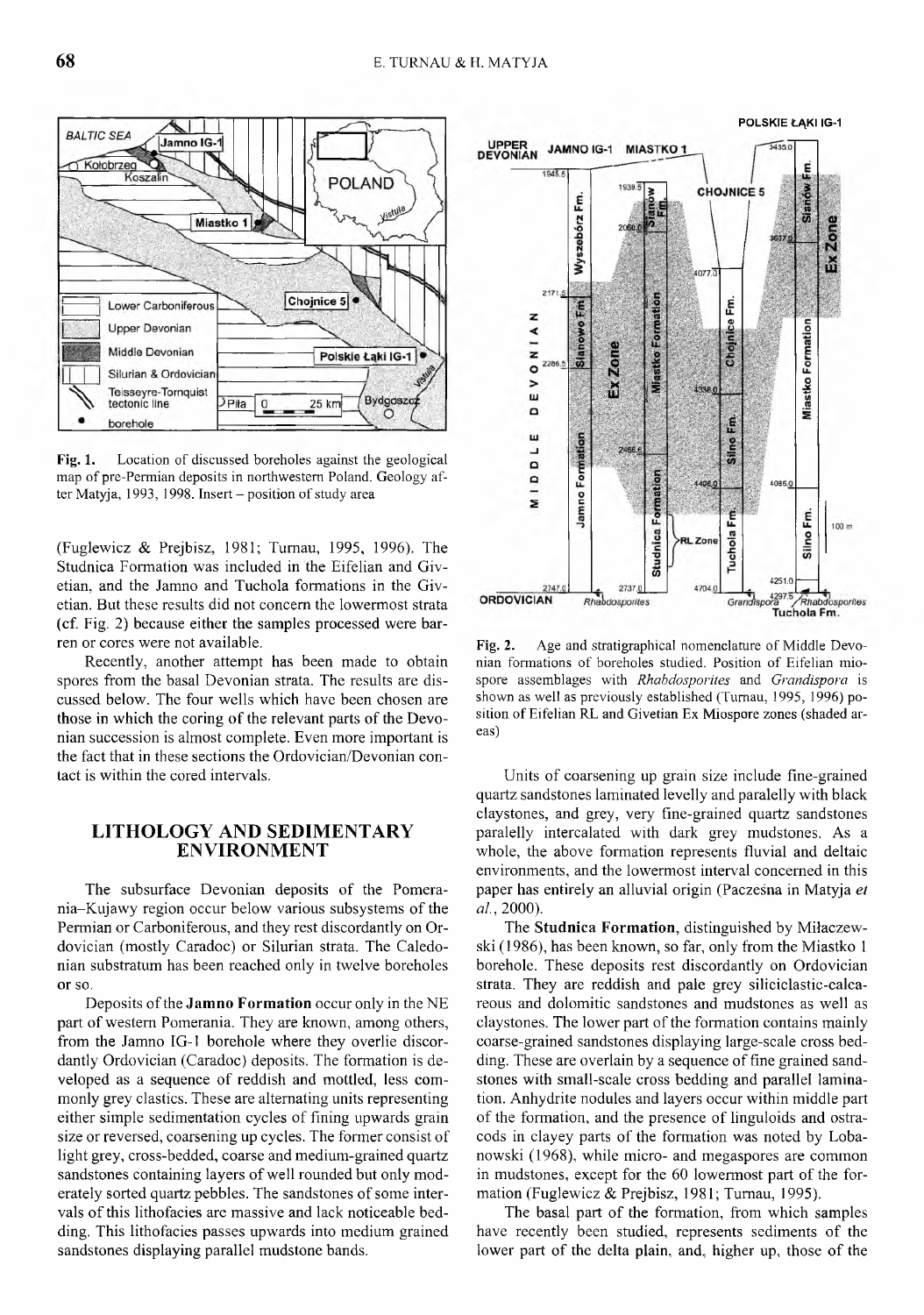delta front (Pacześna in Matyja *et al.,* 2000)

The deposits of the **Tuchola Formation** have been recognized only in the southeastern part of the study area, among others in the Chojnice 5 and Polskie Łąki IG-1 boreholes (Figs 1, 2) where they rest on Ordovician strata. The unit thickness varies from 40 m in the latter borehole to about 200 m in Chojnice 5.

In the Chojnice 5 section the formation is developed as dark grey marls, marly and organodetritic limestones, the latter with abundant coralloids, remnants of echinoderms, vermicular snails and large oncoids. There are also organogenic limestones with massive stromatoporoids. The marly nature of the sediment, presence of characteristic fossils, large oncoids and vermicular snails suggests an inner carbonate ramp environment partly corresponding to a lagoonal one. In the Polskie Łąki borehole, the formation includes black claystones and fine laminated mudstones with laminite intercalations. The assemblage of fossils is rather poor including ostracods and plant detritus. These are sediments of clastic lagoon.

### **MATERIAL**

The examined material was derived from the basal Devonian strata pierced in the Miastko 1, Jamno IG 1, Polskie Łąki IG 1 and Chojnice 5 boreholes (Figs 1,2). Twenty-one samples were processed using standard laboratory methods but only eight contained determinable palynomorphs. Samples from the Miastko 1 borehole were barren, most of samples from the other three boreholes contained miospore assemblages.

## **PALYNOSTRATIGRAPHY**

Eight samples yielded spores (see Table 1), few acritarchs, scolecodonts and fragmented chitinozoa. The dominant palynological matter found in the slides was unstructured, and occasionally structured plant detritus supposedly representing in part comminuted spores. The spore preservation was variable, large specimens were often fragmented, small specimens were rather well preserved, though those from the Chojnice 5 borehole were of a high maturation level. The representation of the particular forms was poor hence many taxa are in open nomenclature or are determined to the generic level only. Nevertheless, the stratigraphic conclusions based on the new findings are confident, at least those concerning the Polskie Łąki IG-1 and Jamno IG-1 boreholes.

The spore assemblages contain taxa which have contradicting stratigraphic meaning. Small spores and cryptospores represented by tetrads, diads and monads indicate an older age, while species assignable to *Rhabdosporites*, *Ca* $marozonotrites, Diatomozonotrites and$  *Corystisporites* suggest a much younger age. It is obvious that we deal with autochtonous and reworked palynomorphs. Specimens assigned to *Retusotriletes* sp., *Cymbosporites* sp., *Apiculiretusispora* sp. and *Emphanisporites* sp. may belong either to the autochtonous or to the reworked assemblage. As colour

### **Table 1**

Distribution of spore/cryptospore taxa in samples studied

| <b>BOREHOLE</b>                                                                    | Polskie Łąki IG-1 |  |   |   |  | Jamno IG- | Chojnice 5 |      |
|------------------------------------------------------------------------------------|-------------------|--|---|---|--|-----------|------------|------|
| Depth in m                                                                         |                   |  |   |   |  | 2742-2743 |            | 4690 |
| Emsian/Eifelian taxa                                                               |                   |  |   |   |  |           |            |      |
| Apiculiretusispora brandtii                                                        |                   |  |   |   |  |           |            |      |
| Apiculiretusispora plicata                                                         |                   |  |   |   |  |           |            |      |
| Camarozonotriletes<br>cf. sextantii                                                |                   |  |   |   |  |           |            |      |
| Rhabdosporites cf. parvulus                                                        |                   |  |   |   |  |           |            |      |
| Camptozonotriletes sp.                                                             |                   |  |   |   |  |           |            |      |
| Retusotriletes sp.                                                                 |                   |  |   |   |  |           |            |      |
| Acinosporites cf. lindlarensis                                                     | +                 |  |   | 4 |  |           |            |      |
| Retusotriletes cf. rugulatus                                                       |                   |  | ╇ |   |  |           |            |      |
| Diatomozonotriletes sp.                                                            |                   |  |   |   |  |           |            |      |
| Grandispora? sp.                                                                   |                   |  | ┿ |   |  |           |            |      |
| Retusotriletes triangulatus                                                        |                   |  |   |   |  |           |            |      |
| Corystisporites sp.                                                                |                   |  |   |   |  |           |            |      |
| Silurian taxa<br>Archaeozonotriletes chulus<br>v. chulus<br>Apiculiretusispora sp. |                   |  |   |   |  |           |            |      |
| Laevolancis divellomedium                                                          |                   |  |   |   |  |           |            |      |
| Cymbosporites sp.                                                                  |                   |  |   |   |  |           |            |      |
| Emphanisporites sp.                                                                |                   |  |   |   |  |           |            |      |
| Chelinohilates sp.                                                                 |                   |  |   |   |  |           |            |      |
| Hispanaediscus? sp.                                                                |                   |  |   |   |  |           |            |      |
| <b>Ambitisporites dilutus</b>                                                      |                   |  |   |   |  |           |            |      |
| <b>Tetrahedraletes medinensis</b>                                                  |                   |  |   |   |  |           |            |      |
| Nodospora sp.                                                                      |                   |  |   |   |  |           |            |      |
| Segestrespora sp.                                                                  |                   |  |   |   |  |           |            |      |
| Smooth diad/pseudodiad                                                             |                   |  |   |   |  |           | ╇          | ┿    |

indices (TAI) do not show differences in thermal maturity level of spores derived from individual samples, the assignement to one or other assemblage has been made arbitrarily based on spore diameter. Silurian spores are in generall small and the spore diameter increases during the Lower Devonian (Chaloner, 1967; Richardson, 1967). It was thus considered that specimens measuring about  $30 \mu m$  belong rather to the older assemblage.

#### **Autochtonous assemblage**

The composition of the autochtonous assemblage is given in Table 1, and the taxa are illustrated in Figure 3. Stratigraphically most important is *Rhabdosporites* cf. *parvulus* Richardson. *Rhabdosporites* is a very distinctive pseudosaccate genus characterized by a very fine and dense sculpture of rods and grana. Spores of this genus, especially *R. langii* (Eisenack) Richardson, are important constituens of spore assemblages of early (but not earliest) and middle Eifelian age (Richardson & McGregor, 1986; Avkhi-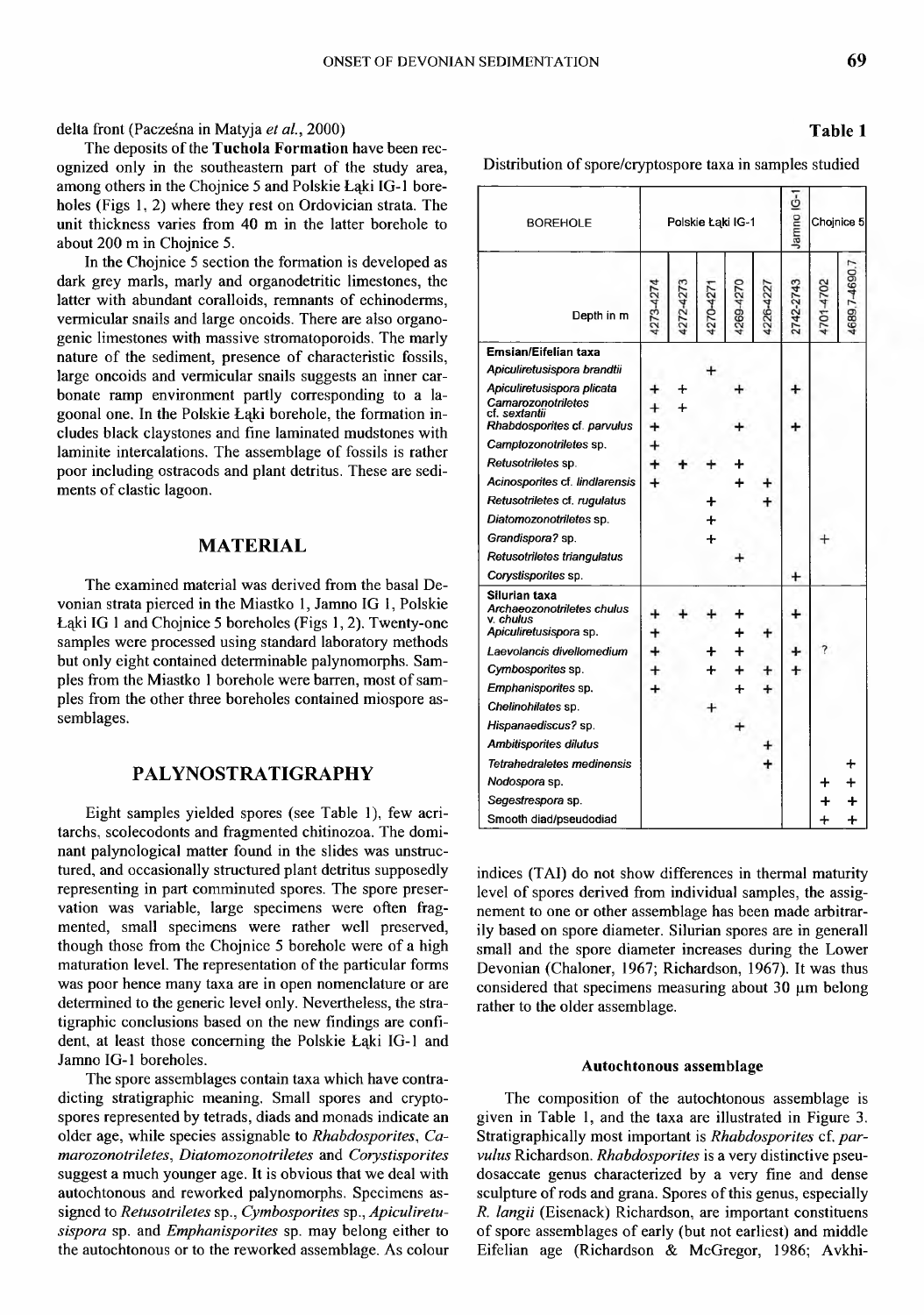

Fig. 3. Eifelian spores. Specimens A, C, D are from Polskie Łąki IG-1, depth 4270-4271 m, slide PZNII/81; specimens B, G, K, ibidem, slide PZNII/79; specimens F, N, M are from Jamno IG-1, depth 2742-2743 m, slide PZN II/6; specimens E, O are from Polskie Łąki IG-1, depth 4269-4270 m, slide PZNI/100; specimen H, ibidem, slide PZNI/99; specimens I, J are from Polskie Łąki IG-1depth  $4273 - 4274$  m, slide PZN I/95; specimen L is from Chojnice 5, depth 4701 $-4702$  m, slide PZN II/64. All magnifications  $\times$  500 except when stated otherw ise; A-B *- Retusotriletes triangulatus* (Streel) Streel, A - spore fragm ent; *C - Retusotriletes* sp.; D - *Retusotriletes rugulatus* Riegel. fragment of proximal face; E-Apiculiretusispora brandtii Streel; F-Apiculiretusispora plicata (Allen) Streel; G-Diatomozono*triletes* sp.; H – *Acinosporites lindlarensis* Riegel, x 1000; I – *Camarozonotriletes* cf. *sextantii* McGregor & Camfield, x 1000; J, N, O – *Rhabdosporites* cf. *parvulus* Richardson; K-L - *Grandispora*? sp., M - *Corystisporites* sp.

movitch *et al.,* 1993). The species *Rhabdosporites parvulus* is known from the Middle Devonian, but it has been also reported from the uppermost Emsian of Canada (McGregor & Camfield, 1976). The earliest record of *Rhabdosporites* is from the Wiltz Beds in the Eifel region, Rheinisches Schiefergebirge. Riegel (1982) reported from these beds the first occurrence of "small *Rhabdosporites*", and Ashraf *et al.* (1991) noted the appearance of *Rhabdosporites minutus* Tiwari & Schaarschmidt in the upper part of this unit corresponding to the *serotinus* Conodont Zone (Weddige & Requadt, 1985). *Rhabdosporites minis* Arkhangelskaya is typical of assemblages of the latest Emsian *Diaphanospora inassueta* (DI) miospore zone for the central regions of the

Russian Platform (Arkhangelskaya, 1985), and was also reported from the DI Zone from Belarus (Obukhovskaya, 1999); the species range extends to the lower Eifelian (Avkhimovitch *et al.,* 1993). Another Emsian record of *Rhabdosporites* is from the Trebotov Limestone, Dalejan (the *serotinus* Conodont Zone), Barrandian region in the Czech Republic (McGregor, 1979). *Rhabdosporites cf. parvulus* from our material is quite different from *R. minutus* and *R. mirus,* but is closely comparable to *Rhabdosporites parvulus,* and to *Rhabdosporites* sp. from the Barrandian region (see Section Taxonomic Note).

In the Jamno IG-1 borehole, *R. cf. parvulus* was accompanied by *Corystisporites* sp. The oldest specimens assign-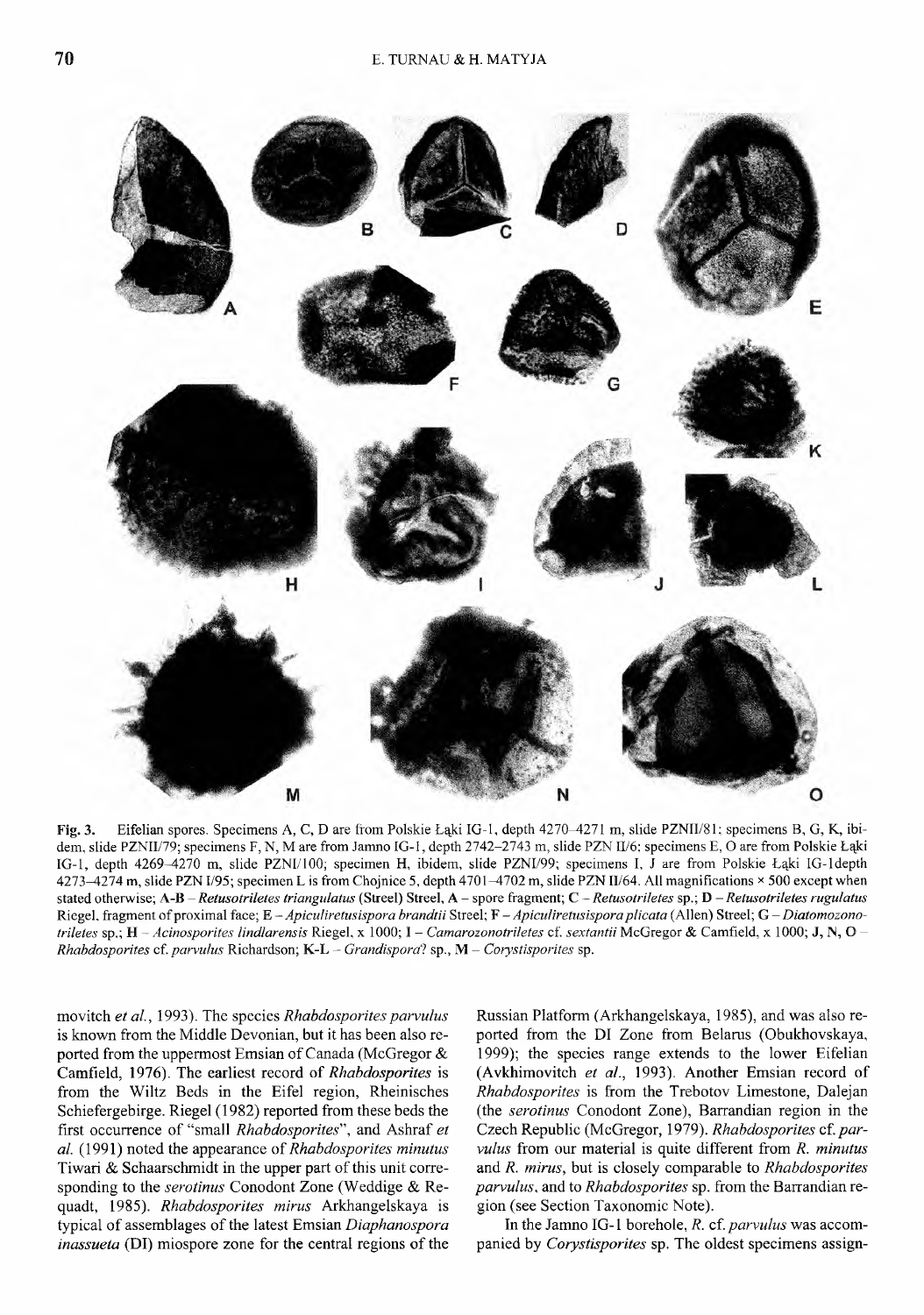

Fig. 4. Silurian or Lochkovian spores. Specimens A, D, E are from Chojnice 5, depth 4701-4702 m, slide PZN II/64; specimens B, C are from Chojnice 5, depth 4689.7-4690.7 m, slide PZN II/61; specimens F, G, I, J, O, P are from Polskie Łąki IG-1, depth 4226-4227 m, slide PZN 1/88; specimen H is from Chojnice 5, depth 4701-4702 m, slide PZN II/67; specimens K, R are from Polskie Łąki IG-1, depth 4269-4270 m, slide PZN I/100; specimens Ł, M are from Polskie Łąki IG-1, depth 4270-4271 m, slide PZN II/81; specimen N, ibidem, slide PZN II/79. All magnifications × 1000: A – *Nodospora* sp.; B, F – *Tetrahedraletes medinensis* Strother & Traverse; C – *Segestrespora* sp.; D, E - smooth diad/pseudodiad; G - Laevolancis divellomedium (Tchibrikova) Burgess & Richardson; H - Laevolancis? divellome*dium*?; I – *Retusotriletes* sp.; J – *Ambitisporites dilutus* (Hoffmeister) Richardson et Lister; K – undetermined cryptospore; L – *Apiculiretusispora* sp.; M – *Chelinohilates* sp.; N – *Archaeozonotriletes chulus* Cramer; O – *Cymbosporites* sp.; P – *Emphanisporites* sp., R – *Hispanaediscus* sp.

able to this genus have been reported from the upper Emsian Wiltz Beds in the Eifel (Tiwari & Schaarschmidt, 1975).

In the Polskie Łąki IG 1 borehole, *R.* cf. *parvulus* was accompanied by single specimens of *Camarozonotriletes* cf. *sextantii* McGregor & Camfield and *Diatomozonotriletes* sp. The species C. *sextantii* is known from Emsian of Canada (McGregor & Camfield, 1976), Algerian Sahara, Germany and Belgium (see Steemans, 1989), and from the Barrandian region of the Czech Republic (McGregor, 1979). The species is thought to disappear approximately at the top of Emsian (Richardson & McGregor, 1986) but its exact range near the Lower/Middle Devonian boundary has never been traced in a well dated section yielding well preserved and diversified miospore assemblages. Moreover, C. cf. *sextantii* from our material may represent *Camarozonotriletes parvus* Owens recorded from the Eifelian and Givetian (McGregor & Camfield, 1982). The species *Apiculiretusispora plicata* Allen, found in the strata under discussion from both Jamno IG-1 and Polskie Łąki IG-1 boreholes is a typical Lower Devonian taxon, but it extends to middle Eifelian (Richardson & McGregor, 1986). Spores of *Diatomozonotriletes* are quite common in the Biya Horizon (uppermost Emsian and lowermost Eifelian) of Bashkirya and western slopes of the Urals (Tchibrikova, 1962), and are found in Middle Devonian of Canada (McGregor & Camfield, 1982) and Belarus (Kedo & Obukhovskaya, 1981).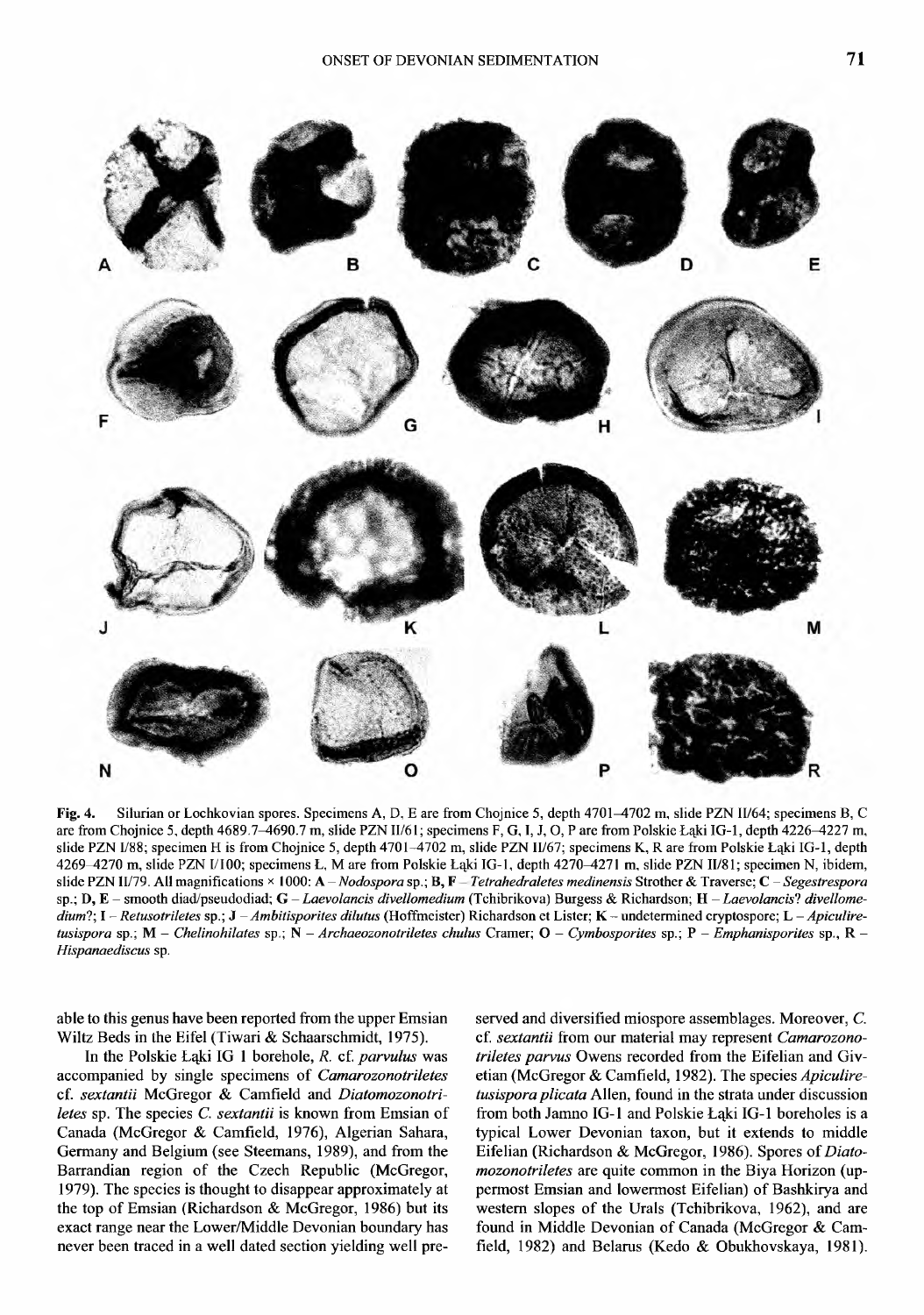**B** E

Fig. 5. Silurian acritarchs. All specimens are from Polskie Łąki IG-1 borehole, depth 4270-4271 m, slide PZNII/81. All magnifications x 1000: A - *Buedingiisphaeridium* sp.; B - *Moyeria cabotti* (Cramer) Miller et Eames; C - *Lophosphaeridium* sp.; D -*Leiosphaeridia* sp.; E - *Dictyotidium dictyotum* Eisenak; F - *Gorgonisphaeridium* cf. *bringwoodensis* D om ing

The species *Acinosporites lindlarensis* Riegel appears in uppermost Emsian and extends to the basal Givetian (McGregor & Camfield, 1982; Riegel, 1982), and *Retusotriletes rugulatus* Riegel appears in early (not earliest) Eifelian (Riegel, 1982; Richardson & McGregor, 1986).

It may be thus concluded that the basal Devonian strata from the Polskie Łąki IG 1 and Jamno IG 1 boreholes are not older than the latest Emsian, the *serotinus* Conodont Zone.

In Polskie Łąki IG-1 borehole, a position not below lower Eifelian is indicated by the presence of *Retusotriletes rugulatus* Riegel, but middle Eifelian where spores of the *Rhabdosporites langii - R. parvulus* complex are veiy common can not been ruled out.

Poorly preserved (broken and dark) specimens of pseudosaccate, apiculate spores (*Grandisporal*) were found in the basal strata of the Tuchola Formation from the Chojnice 5 borehole. The presence of spores featuring a spinose zona—pseudosaccus is first noted in Emsian spores (Richardson & McGregor, 1986). Consequently, these strata are not older than Emsian, and they may well be contemporaneous with the basal Devonian deposits from the Polskie Łąki IG-1 and Jamno IG-1 boreholes.

#### Reworked assemblage

The samples studied yielded also small trilete spores, cryptospores (see Table 1 and Figure 4), and few acritarchs.

Acritarchs occur as single representatives of a few taxa (Fig. 5), of Silurian, Silurian–Devonian or wider ranges.

Cryptospores from the base of the Tuchola Formation in the Chojnice 5 borehole (Tab. 1) may be derived from Upper Ordovician or Lower Silurian rocks which is indicated by the presence of *Segestrespora* sp. (see Burgess, 1991; Wellman, 1996).

The taxa recorded from the basal strata of the Tuchola Formation from Polskie Łąki IG-1 borehole are known to first appear in the Ordovician or Silurian and extend into the Lower Devonian. The presence of *Laevolancis divellomedium* (Tchibrikova) Burgess & Richardson suggests that the assemblages are not older than Wenlock (Richardson, 1996) and the presence of *Emphanisporites* indicates an age not older than Ludlow (Richardson & McGregor, 1986). The species *Tetrahedraletes medinensis* Strother & Traverse emend. Wellman & Richardson is common in Ordovician and Silurian, but has been noted also, though infrequently, from the Lochkovian (Wellman, 1993; Wellman & Richardson, 1996). Thus, the spore/cryptospore data suggest that the reworked palynomorphs are probably derived from Ludlow or Pridoli deposits but Lochkovian strata can not be entirely ruled out. But the composition of the derived acritarch assemblage, which includes *Buedinghiisphaeridium* sp., *Moyeria cabotti* (Cramer) Miller et Eames, and *Gorgonisphaeridium bringewoodensis* Doming, points to a Silurian age.

The first record of redeposited fossils from the lowermost Devonian deposits in western Pomerania was by Żbikowska (1974) who characterized assemblages of Pridoli ostracods from limestone pebbles derived from the base of the Miastko Formation in the Miastko 1 borehole. This, and the present data show that various Silurian fossils on secondary floor in the lowermost Devonian strata in western Pomerania are not exceptional. It is therefore very likely that the Pridoli-Lochkovian vertebrate fauna reported by Łobanowski (1990) from the Studnica Formation in Miastko 1 borehole section is not autochtonous. It is possible, therefore, that also in this borehole the basal Devonian strata are not older than latest Emsian or early Eifelian. Łobanowski considered these strata as Silurian-Lochkovian transition beds, though the fauna was recovered from pebbles.

### **CONCLUSIONS**

In the Polskie Łąki IG -1 and Jamno IG -1 boreholes, the basal Devonian strata are not older than latest Emsian, and the most likely age is early to middle Eifelian. In Chojnice 5 and Miastko 1 boreholes, these strata are probably of the same age.

The redeposited palynomorphs are derived from Upper Ordovician or Lower Silurian rocks (Chojnice 5 borehole) and probably from higher Silurian strata (Polskie Łąki IG -1 borehole).

The Silurian-Lochkovian vertebrate fauna reported from the Miastko 1 borehole by Łobanowski (1990) is probably also reworked.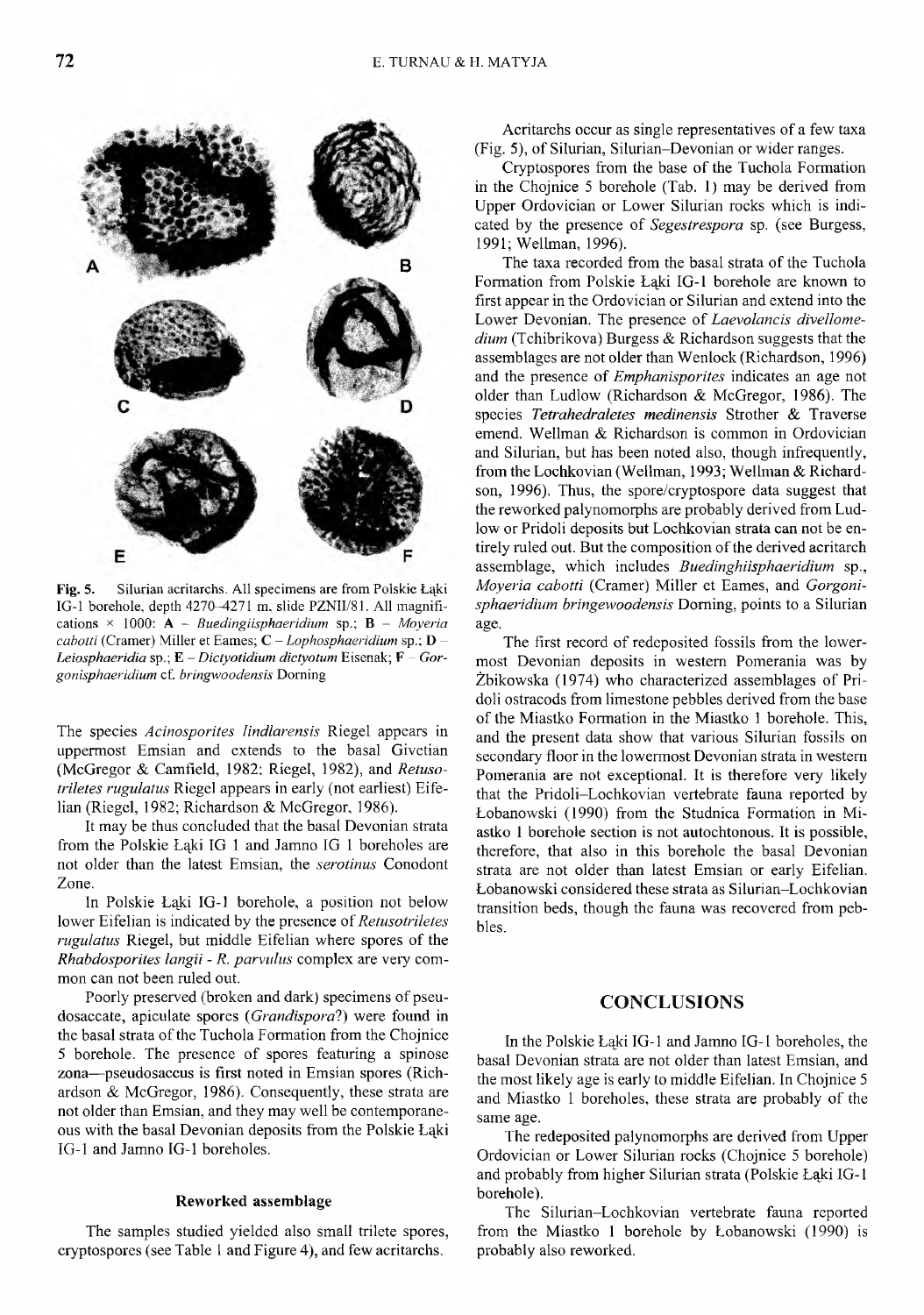#### **Acknowledgements**

These are partial results from the project 6.20.1314.00.0 financed by Komitet Badan Naukowych, led by the Panstwowy Instytut Geologiczny.

#### **APPENDIX - TAXONOMIC NOTE**

Genus *Rhabdosporites* Richardson 1960 emend Marshall et Allen, 1982

#### *Rhabdosporites* cf. *parvulus* Richardson 1965

Fig. 3 J, N, O

**Description:** Cavate, trilete spores. Amb subtriangular, sides convex, apices rounded. Trilete rays obscured by folds extending almost to spore equator. Exoexine detached from intexine distally and in equatorial region forming a bladder. Ratio of intexine to spore radius is 69-79%. Exine ornamented by densely packed, low elements about 1/2 um in diameter. Distal folds of exoexine present.

Size range: 58-88  $\mu$ m (5 specimens).

**Comparisons:** the described specimens are similar to *R. parvulus* Richardson (Richardson, 1965, p. 588-589, pi. 93, figs 5-6) in size and the spore/body ratio but their sparcity and poor preservation do not allow a confident assignm ent. The species *Rhabdosporites mi*nutus Tiwari et Schaarschmidt (Tiwari and Schaarschmidt, 1975, p. 39-40, pl. 21, figs 4-6) recorded from the Emsian is smaller (45 $-57 \mu m$ ), and has much thicker, rigid exoexine. The species *R*. mirus Arkhangelskaya (Arkhangelskaya, 1985, p. 68, pl. 11, figs 4, 5; pl. XII, fig. 2) known from the uppermost Emsian/lowermost Eifelian is larger, but otherwise similar to the discussed form. A specimen of *Rhabdosporites* was reported (illustrated but not described) by McGregor (1979, pl. 22.3, fig. 87) from the upper Emsian. It appears similar to our specimens in size, spore/body ratio, exine thickness and ornamentation.

#### **REFERENCES**

- Arkhangelskaya, A. D., 1985. Zonal spore complexes and stratigraphy of Lower and Middle Devonian of the Russian Platform. (In Russian only). In: Menner, V. V. & Byvscheva, T. V. (eds), Atlas of spores and pollen oil and gas bearing strata of the Phanerozoic of the Russian Platform. Nedra, Moscow, pp. 5-14, 32-80.
- Ashraf, A. R., Utescher, T. & Riegel, W., 1991. Sporen-Assoziationen aus dem Oberems der mittleren Eifel (Rheinisches Schiefergebirge). *Palaeontographica Abteihmg B,* 221: 153- 170.
- Avkhimovitch, V. I., Tchibrikova, E. V., Obukhovskaya, T. G., Nazarenko, A. M., Umnova, V. T., Raskatova, L. G., Mantsurova, V. N., Loboziak, S. & Streel, M., 1993. Middle and Upper Devonian miospore zonation of Eastern Europe. Bulle*tin des Centres de Recherches Exploration-Production Elf-Aquitaine,* 17: 79-147.
- Burgess, N. D., 1991. Silurian cryptospores and miospores from the type Llandovery area, south-w est W ales. *Palaeontology***,** 34: 575-600.
- Chaloner, W.G., 1967. Spores and land plant evolution. *Review of Palaeobotany and Palvnology',* 1: 83-93.
- Dadlez, R., 1978. Sub-Permian rock complexes in the Koszalin-Chojnice zone. (In Polish, English and Russian summaries). *Kwartalnik Geologiczny*, 22: 270-301.
- Fuglewicz, R. & Prejbisz, A., 1981. Devonian megaspores from N W Poland. *Acta Palaeontologica Polonica,* 26: 55-72.
- Kedo, G. I. & Obukhovskaya, T. G., 1981. Middle Devonian of the Peribaltica and northeastern Belarus. (In Russian only). In: Sorokin, V. S., Lyarskaya, L. A. & Savvaitova, L. S. (eds), Devonian and Carboniferous of the Peribaltica. Zinatne, *Riga,* pp. 419**—**436.
- Łobanowski, H., 1968. Preliminary data on Devonian in the structural zone of Chojnice (north-western Poland). (In Polish, English sum m ary). *Acta Geologica Polonica,* 18: 765-803.
- Łobanowski, H. 1990. Lower Devonian terrains of clastic deposition in Poland and their affinities to other European Devonian palaeogeographic-facial provinces. *Neues Jahrbuch fur Geologie undPalaontologie Monatshefte,* 1990: 404^120.
- Matyja, H., 1993. Upper Devonian of Western Pomerania. Acta *Geologica Polonica,* 43: 27-94.
- Matyja, H., 1998. Depositional architecture of the Devonian basin in the Pomerania-Kujawy area. (In Polish, English summary). *Prace Państwowego Instytutu Geologicznego,* 165: 73-88.
- Matyja, H., Pacześna, J. & Turnau, E., 2000. Facies architecture and history of facies development of Middle Devonian, epicontinental basin of northern Poland. *Registry of Państwowy Instytut Geologiczny, unpublished.*
- McGregor, D. C., 1979. Devonian spores from the Barrandian region of Czechoslovakia and their significance from interfacies correlation. *Geological Survey of Canada*, Paper 79-1B: 189-197.
- McGregor, D. C. & Camfield, M., 1976. Upper Silurian? to Middle Devonian spores of the Moose River Basin, Ontario. *Geologi*cal Survey of Canada Bulletin, 263: 1-63.
- McGregor, D. C. & Camfield, M., 1982. Middle Devonian miospores from the Cape de Bray, Weatherall, and Hecla Bay formations of northeastern Melville Island, Canadian Arctic. *Geological Survey of Canada Bulletin,* 348: 1-105.
- Milaczewski, L., 1979. Devonian lithology and stratigraphy in Pomerania. (In Polish only). Materiały Konferencji Nauko*wej, Tuczno 1979:* 176-189.
- Miłaczewski, L., 1986. Devonian in Pomerania. Materiały Konfe*rencji Naukowej, Tuczno 1986:* 77-88.
- Obukhovskaya, T. G., 1999. Zonal subdivision of Middle Devonian deposits of eastern Belarus from the miospore evidence. (In Belorussian, English and Russian summaries). *Litasfera*, 10 -11:76-85.
- Richardson, J. B., 1965. Middle Old Red Sandstone spore assemblages from the Orcadian Basin north-east Scotland. *Palaeontology',* 7: 559-605.
- Richardson, J. B., 1967. Some British Middle Devonian spore assemblages and their stratigraphic significance. *Review of Palaeobotany and Palynologv,* 1: 111-130.
- Richardson, J. B., 1996. Chapter 18A. Lower and middle Palaeozoic records of terrestrial palynomorphs. In: Jansonius, J.  $\&$ McGregor, D. C. (eds), *Palynology: principles and applica*tions; American Association of Stratigraphic Palynologists *Foundation,* 2, pp. 555-574.
- Richardson, J. B. & McGregor, D. C., 1986. Silurian and Devonian spore zones of the Old Red Sandstone Continent and adjacent regions. *Geological Survey of Canada Bulletin*, 364: 1-79.
- Riegel, W., 1982. Palynological aspects of the Lower/Middle Devonian transition in the Eifel region. *Courier Forschungsinstitut Senckenberg,* 55: 279-292.
- Steemans, P., 1989. Etude palynostratigraphique du Devonien inferieur dans l'ouest de l'Europe. Mémoires pour servir à l'Ex*plication des Cartes Geologiques et Minieres de la Belgique***,** 27: 13-453.
- Tchibrikova, E. V., 1962. Spores from Devonian marly deposits of